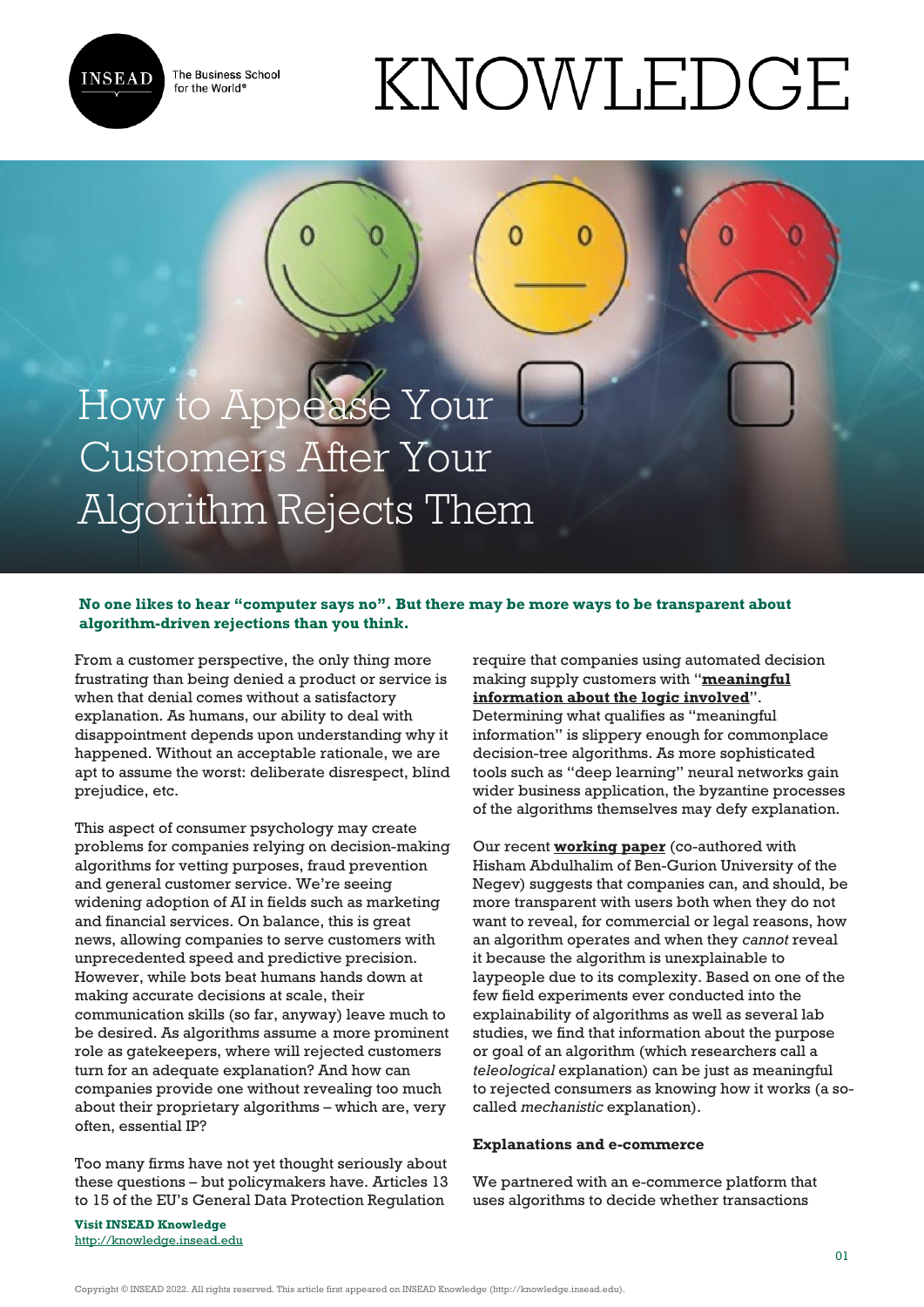should be completed. In particular, we focused on an algorithm that decides whether buyers have sufficient funds in their account. So-called "elite users", whom the algorithm deems highly trustworthy based on past purchase data, may be permitted to proceed on the presumption that they will promptly top up.

For every seventh denied purchase out of a sample of 16,399 declined transactions (average amount: approximately US\$164), we enriched the uninformative standard message provided to customers ("*Company* has blocked this purchase. *Company* blocked the purchase due to customerrelated issues.") by adding: "*Company* blocks such purchases to ensure the financial well-being of our customers."

Our aim in adding this simple teleological explanation was to assess its impact on customer behaviour. We reasoned that, without an explanation, users' immediate remedy for the sting of rejection would be to raise an inquiry with customer support. In fact, every single one of the rejected customers who received the baseline message did so. In contrast, those who were told the purpose of the decision were 7.4 percent less likely to complain to customer support – our first indication that such an explanation made rejection easier to accept.

Beyond that, the average resolution time for the resulting customer service inquiries (i.e. the total time elapsed until an inquiry was closed) was nearly two hours shorter for the group that was told the aim of the decision. This suggests that our brief explanatory statement of purpose was effective at reducing the rejectees' negative emotional responses to more manageable levels without increasing the expected workload for customer support. What's more, we also found that purchase completion rates did not drop among those who received this explanation, even though they were less likely to contact customer support. It is surprising how a simple, costless intervention – explaining the purpose behind a decision even in a non-specific way – can impact customer behaviour to the benefit of both customers and company.

#### **Second chances**

Mechanistic explanations (related to *how* a decision is made) have one big advantage over teleological ones, though: They give rejected consumers a clearer clue as to what they can do differently next time. In a subsequent online experiment, we found that when participants were told instantaneously (i.e. presumably by an algorithm) where they went wrong in a visual perception test and were given an opportunity to redo the test, they were not only more likely to use their second chance but also

**Visit INSEAD Knowledge** <http://knowledge.insead.edu> found the experience more satisfying – compared to those given no explanation or a general teleological explanation. However, in the absence of a second chance, participants found both types of explanations equally satisfying, not to mention preferable to no explanation at all.

#### **Digging deeper**

Next, we investigated why these two very different varieties of explanation are equally psychologically satisfying when consumers cannot remedy a service denial. Our hypothesis was that users tend to perceive them as equally fair. Using the same visual perception test set-up, we added a surprise set of questions to the end of the experiment, framed as extra work, offering either no explanation for the inconvenience, a neutral teleological explanation referring to our scientific aims, or an unfair explanation that stated that certain participants were singled out to take further advantage of their labour without additional pay.

Unsurprisingly, the neutral explanation was seen as more satisfying than the unfair one. The more counterintuitive finding was that even the unfair one was preferable to none at all.

In a fourth and final experiment, we varied the explanations for the extra questions. All three explanations provided a teleological "why" for the extra work but were either paired with a straightforward mechanistic explanation of how the algorithm selected some users over others, an opaque one mentioning "a complicated black-box algorithm which cannot be explained", or no mechanistic explanation at all. Participants found the black-box explanation the least satisfying and fair of the three. Interestingly, the teleological-only and straightforward mechanistic explanations were rated as equally fair and satisfactory – despite the highly specific content of the latter and the relative vacuity of the former.

#### **Ethical ambiguities**

We are aware that our research raises potential ethical questions. Our findings suggest that companies need not explain how their algorithms work in detail to satisfy rejected customers – an explanation focused on the goal of the algorithm seems to suffice. This might offer less forthcoming firms a transparency workaround. However, it could also be interpreted as providing more flexible ways to achieve transparency.

After all, the finding that comes out most strongly from our studies is that offering an explanation that conveys a sense of purpose and fairness about the algorithm's decision is better than giving no explanation at all. Sometimes, it is as effective as

Copyright © INSEAD 2022. All rights reserved. This article first appeared on INSEAD Knowledge (http://knowledge.insead.edu).